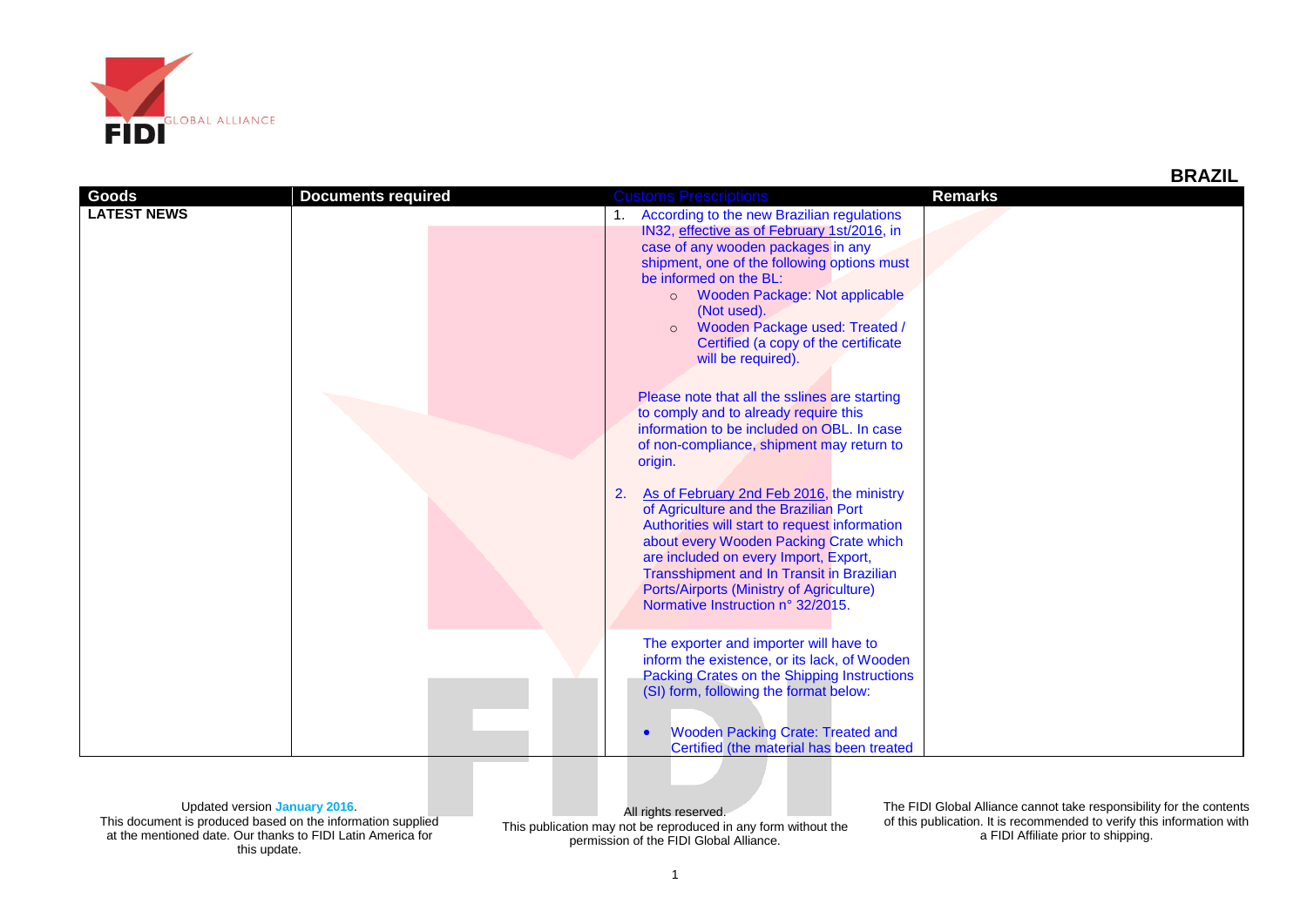

| <b>Goods</b>       | <b>Documents required</b> | <b>Customs Prescriptions</b>                                    | <b>Remarks</b> |
|--------------------|---------------------------|-----------------------------------------------------------------|----------------|
|                    |                           |                                                                 |                |
|                    |                           | and or fumigated and has been                                   |                |
|                    |                           | certified as such);                                             |                |
|                    |                           |                                                                 |                |
|                    |                           | <b>Wooden Packing Crate: Processed</b>                          |                |
|                    |                           | (processed material);                                           |                |
|                    |                           |                                                                 |                |
|                    |                           |                                                                 |                |
|                    |                           | <b>Wooden Packing Crate: Not Treated</b>                        |                |
|                    |                           | nor Certified as such (the material                             |                |
|                    |                           | hasn't been treated and or fumigated                            |                |
|                    |                           | thus it isn't certified);                                       |                |
|                    |                           |                                                                 |                |
|                    |                           | <b>Wooden Packing Crate: Not Applicable</b>                     |                |
|                    |                           | (the packing material isn't composed of                         |                |
|                    |                           | wood).                                                          |                |
|                    |                           |                                                                 |                |
|                    |                           |                                                                 |                |
|                    |                           | The Exporting/Importing Agent will be                           |                |
|                    |                           | HELD responsible for any penalties related                      |                |
|                    |                           | to non-compliance of the regulations (i.e.:                     |                |
|                    |                           | returning the cargo or the wood that                            |                |
|                    |                           | composed the condemned shipping crate).                         |                |
|                    |                           |                                                                 |                |
|                    |                           | 3.<br>For every new item in an import shipment,                 |                |
|                    |                           | the Brazilian customs will require the official                 |                |
|                    |                           | purchase receipt for import clearance                           |                |
|                    |                           | procedures. Therefore, it's extremely                           |                |
|                    |                           | important that shipper declares any new                         |                |
|                    |                           | items and to keep in hands this document to                     |                |
|                    |                           | be presented in Brazil.                                         |                |
| <b>INTERESTING</b> |                           |                                                                 |                |
| <b>INFORMATION</b> |                           | Please consign shipment exactly as follows:<br>$\blacksquare$   |                |
|                    |                           | (these are mandatory)                                           |                |
|                    |                           |                                                                 |                |
|                    |                           |                                                                 |                |
|                    |                           | Full name (As listed on the<br>passport without using the terms |                |

This document is produced based on the information supplied at the mentioned date. Our thanks to FIDI Latin America for this update.

All rights reserved. This publication may not be reproduced in any form without the permission of the FIDI Global Alliance.

The FIDI Global Alliance cannot take responsibility for the contents of this publication. It is recommended to verify this information with a FIDI Affiliate prior to shipping.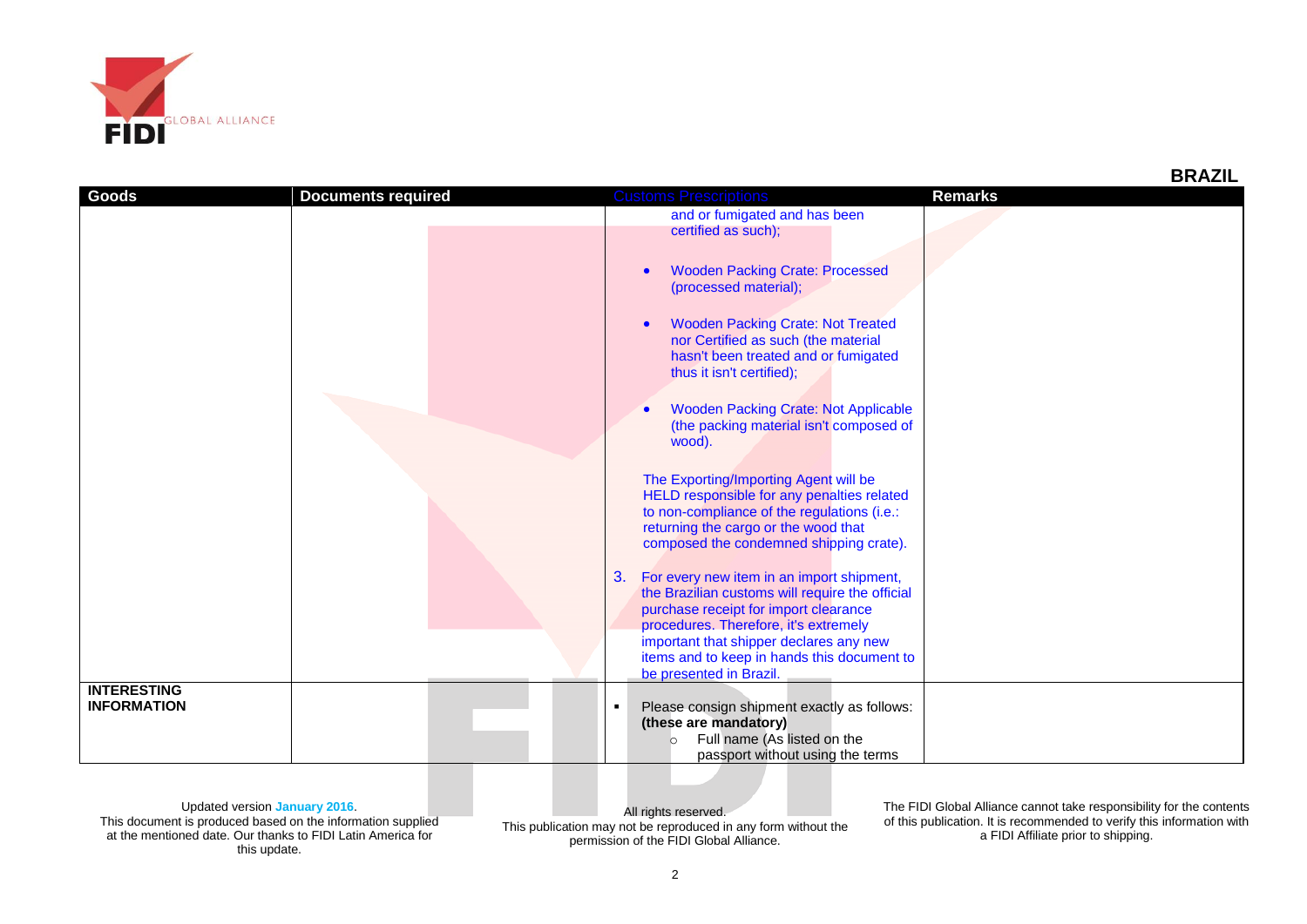

| Goods | <b>Documents required</b> | <b>Customs Prescriptions</b>                                                                                                                                                                                                                                                            | <b>Remarks</b> |
|-------|---------------------------|-----------------------------------------------------------------------------------------------------------------------------------------------------------------------------------------------------------------------------------------------------------------------------------------|----------------|
|       |                           | "Mr.", "Mrs.", "Ms" nicknames or                                                                                                                                                                                                                                                        |                |
|       |                           | abbreviations)<br>CPF Number (Shipper must inform<br>$\circ$<br>you) - All residents in Brazil have<br>this number (this is the Brazilian<br>tax payer ID) - Birth date<br>(dd/mm/yy)<br>Address in Brazil<br>$\Omega$                                                                  |                |
|       |                           | When a shipment arrives to Brazil, customs<br>clearance process cannot be started if pre-<br>registration (credenciamento) of customer at<br>customs is not completed.                                                                                                                  |                |
|       |                           | To pre-register customer we need the<br>following documents at least 07 working<br>days before shipment arrives to Brazil:<br>o Customer ID card or protocol,<br>Brazilian Social Security - CPF - or<br>protocol.<br>Power of attorney.<br>$\circ$<br><b>Bill of lading</b><br>$\circ$ |                |
|       |                           | If Contents: Used household goods and<br>Personal Effects: mandatory code NCM<br>9797.                                                                                                                                                                                                  |                |
|       |                           | If Contents: Diplomatic Cargo Status /<br>$\bullet$<br>Diplomatic Used household goods and<br>Personal Effects/ Diplomatic Automobiles:<br>mandatory code NCM 9898.                                                                                                                     |                |
|       |                           | If contents: Diplomatic Automobiles:<br>mandatory code NCM 8703.                                                                                                                                                                                                                        |                |

This document is produced based on the information supplied at the mentioned date. Our thanks to FIDI Latin America for this update.

All rights reserved. This publication may not be reproduced in any form without the permission of the FIDI Global Alliance.

The FIDI Global Alliance cannot take responsibility for the contents of this publication. It is recommended to verify this information with a FIDI Affiliate prior to shipping.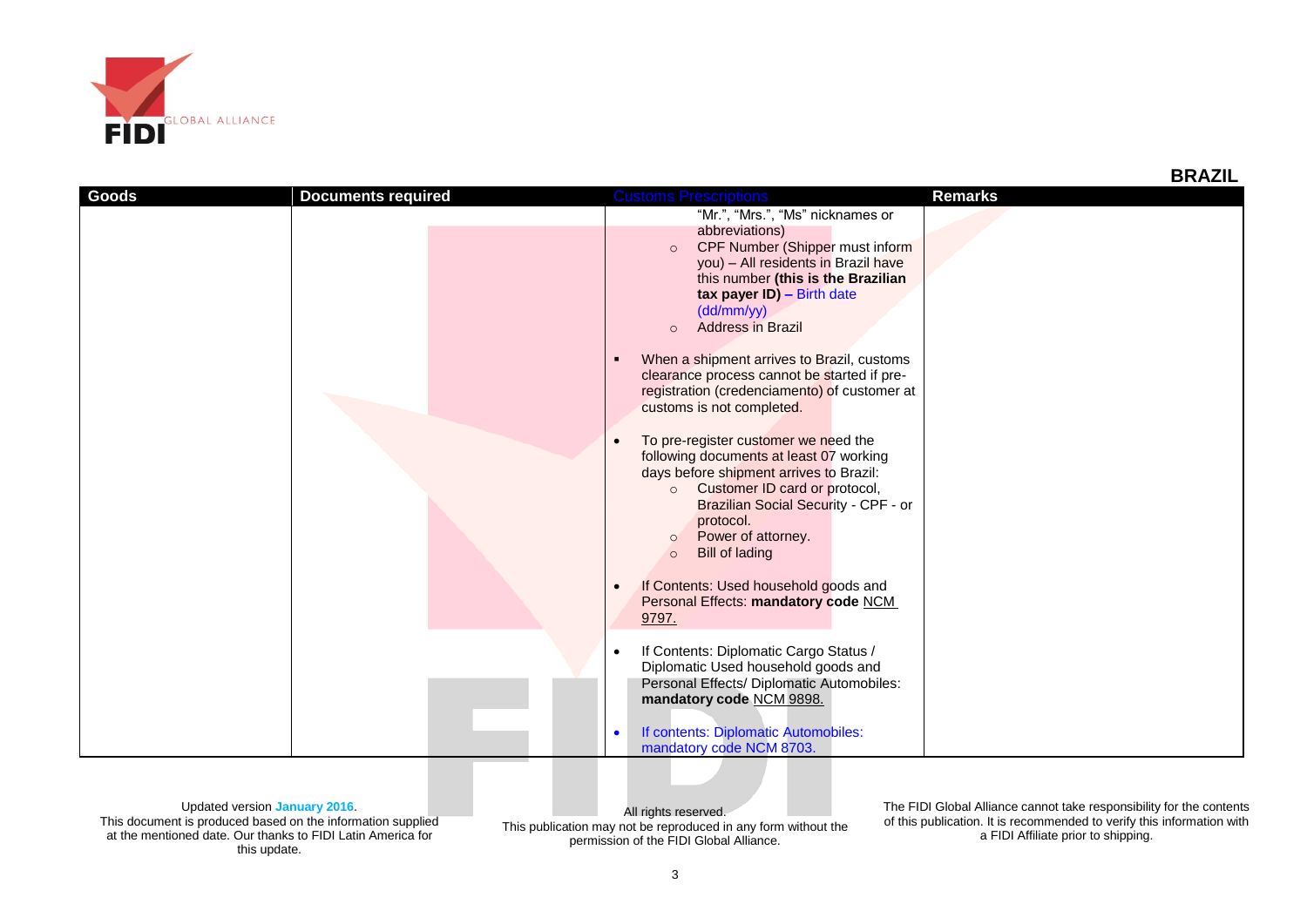

| Goods | <b>Documents required</b> | <b>Customs Prescriptions</b>                                                                                                                                                                                                                                                                                                                                                                                                                                                                                                                                                                                                                                                                                                                                                                                                                                                                                                                                                                                                                  | <b>Remarks</b> |
|-------|---------------------------|-----------------------------------------------------------------------------------------------------------------------------------------------------------------------------------------------------------------------------------------------------------------------------------------------------------------------------------------------------------------------------------------------------------------------------------------------------------------------------------------------------------------------------------------------------------------------------------------------------------------------------------------------------------------------------------------------------------------------------------------------------------------------------------------------------------------------------------------------------------------------------------------------------------------------------------------------------------------------------------------------------------------------------------------------|----------------|
|       |                           | Please also have the following information<br>٠<br>properly declared on the OBL (Original Bill<br>of Lading):<br>OBL must be rated showing the<br>$\circ$<br>freight cost ("as per agreement" is<br>not allowed);<br>Correct and true gross weight in<br>$\circ$<br>kilos only ("pounds" is not allowed);<br>Measurement in cubic meters only<br>$\circ$<br>("cubic feet" is not allowed);<br>Description of goods and number<br>$\Omega$<br>of volumes according the packing<br>list.<br>The Harmonized Code for HHGDS<br>$\circ$<br>i.e.: 2 wooden lift vans STC 70 packages of<br>used household goods and personal effects or<br>150 packages loose packed in 1x20' CNTR.<br>There will be no exceptions and any Bill of<br>٠<br>Landing issued without all the information<br>required (as outlined in the consignment<br>instructions) will be subject to fines around<br>US\$ 5,000 for correction.<br>The required information is the following:<br>1) Bills of Lading to be Consigned to<br>SHIPPER (owners' complete name). This is |                |
|       |                           | a must. Don't consign shipment to Moving<br>Company or any Company.<br>2) Full address - Address must be the same<br>as the proof of residence in Brazil and the                                                                                                                                                                                                                                                                                                                                                                                                                                                                                                                                                                                                                                                                                                                                                                                                                                                                              |                |

This document is produced based on the information supplied at the mentioned date. Our thanks to FIDI Latin America for this update.

All rights reserved. This publication may not be reproduced in any form without the permission of the FIDI Global Alliance.

The FIDI Global Alliance cannot take responsibility for the contents of this publication. It is recommended to verify this information with a FIDI Affiliate prior to shipping.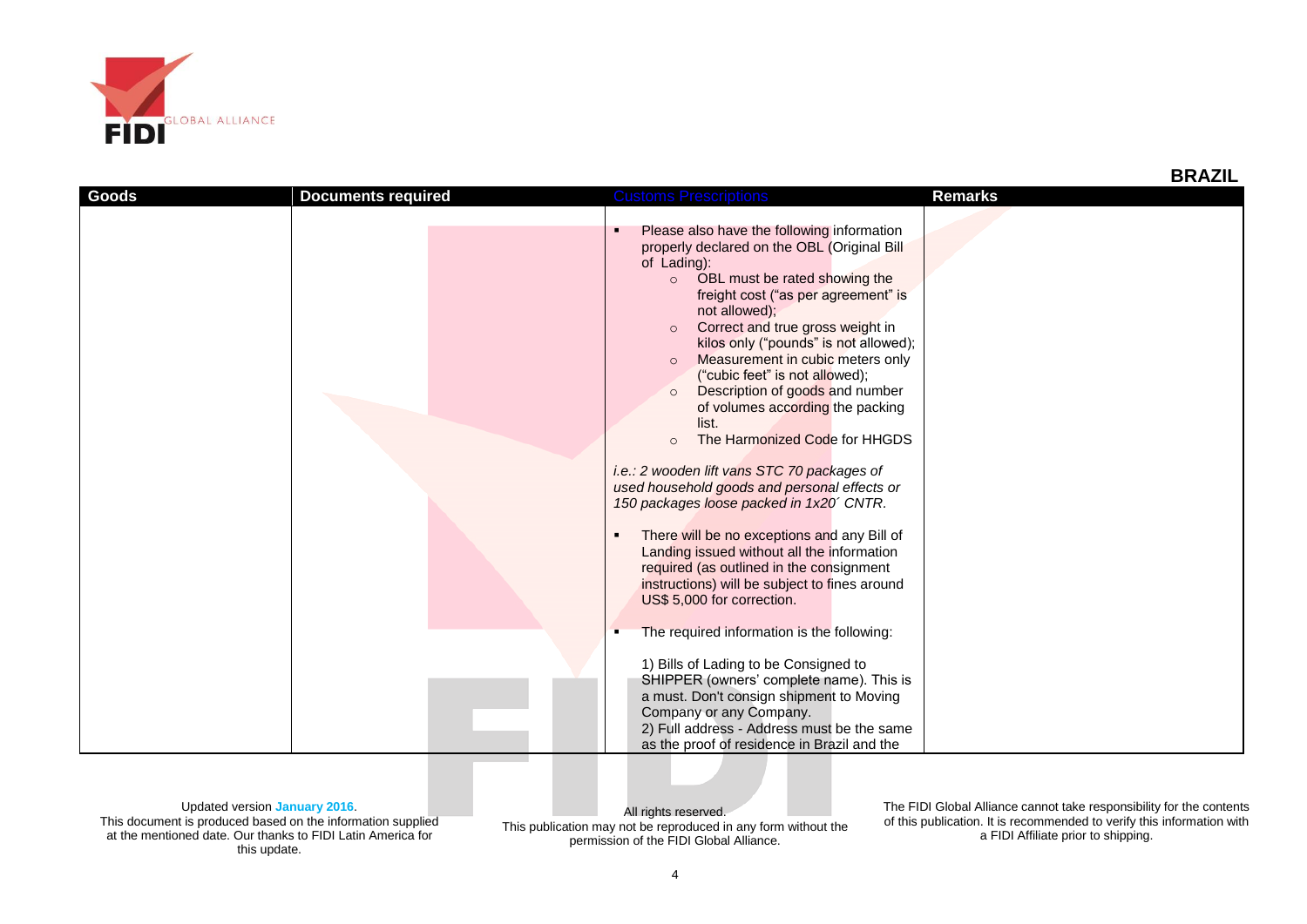

| Goods                | <b>Documents required</b>                      | <b>Customs Prescriptions</b>                      | <b>Remarks</b>                                   |
|----------------------|------------------------------------------------|---------------------------------------------------|--------------------------------------------------|
|                      |                                                | fiscal address (the same as the CPF               |                                                  |
|                      |                                                | register or the last informed in the annual       |                                                  |
|                      |                                                | income tax return).                               |                                                  |
|                      |                                                | 3) Shippers CPF Number (Brazil Income             |                                                  |
|                      |                                                | Tax number).                                      |                                                  |
|                      |                                                | 4) In the body of the Bills of Lading, the        |                                                  |
|                      |                                                | <b>Customs Commodity Code for household</b>       |                                                  |
|                      |                                                | goods/personal effects must be shown.             |                                                  |
|                      |                                                |                                                   |                                                  |
|                      |                                                | For individuals other than diplomats: NCM         |                                                  |
|                      |                                                | 9797.                                             |                                                  |
|                      |                                                | For DIPLOMATS: NCM 9898<br>$\blacksquare$         |                                                  |
|                      |                                                | For Diplomatic Automobiles: mandatory             |                                                  |
|                      |                                                | code NCM 8703.                                    |                                                  |
| <b>Removal goods</b> | Temporary work visa (one year or more)         | For security reasons, it is not recommended       | All shipments are required to have the client's  |
|                      | Notarized copy of passport and permanent       | sending personal electronic devices such as       | CPF (Cadastro de Pessoas Fisicas - Brazilian     |
|                      | visa to be obtained before arrival in Brazil.  | photo cameras, notebooks, tablets, I-pods and     | Social Security number) card number mentioned    |
|                      | Customers with visa must register at the       | smart phones into sea shipments.                  | on the original Bill of Lading. Delays and       |
|                      | Federal Police Department in Brazil for the    |                                                   | possible charges (port storage and demurrage)    |
|                      | customs clearance of the move                  | Duty free entry of goods and new items for        | will be caused if CPF card number is not listed. |
|                      | Visa must be valid for more than 180 days.     | personal use provided that these are:             |                                                  |
|                      | Notarized copy of the Brazilian tax card       |                                                   | Customs authorities will not authorize           |
|                      | $(CPF)$ .                                      | Not for commercial purposes.<br>$\bullet$         | Customs clearance of HHGDS shipments             |
|                      | Notarized copy of the Brazilian identification | New items: Only reasonable quantities of          | without a proper visa.                           |
|                      | card or protocol (RNE).                        | similar items per category are allowed and        |                                                  |
|                      | Copy of SINCRE                                 | must be in accordance with the client's           | For Permanent/Temporary visa                     |
|                      | Notarized power of attorney authorizing the    | profile. The purchase invoice copy must be        | Goods must arrive to Brazil within 180 days      |
|                      | Brazilian agent to represent the customer in   | presented to Customs authorities.                 | following the entry of the owner into the        |
|                      | the clearance (agent will furnish this form    |                                                   | country using the issued visa.                   |
|                      | after arrival of the customer in Brazil).      | The above does not apply to consumer items        | The clearance process must be initiated up       |
|                      | Notarized copy of the proof of residence in    | such as foodstuff, diapers, cosmetics, candles,   | to 45 days after the shipment arrival.           |
|                      | Brazil.                                        | paint, etc. which are not considered by Brazilian | Shipment must originate from the same            |
|                      | Copy of the airplane ticket, showing the       | customs as household goods and cannot be          | country of the owner's nationality or where      |
|                      |                                                | included in the move.                             | he was living at the time of shipment.           |

This document is produced based on the information supplied at the mentioned date. Our thanks to FIDI Latin America for this update.

All rights reserved. This publication may not be reproduced in any form without the permission of the FIDI Global Alliance.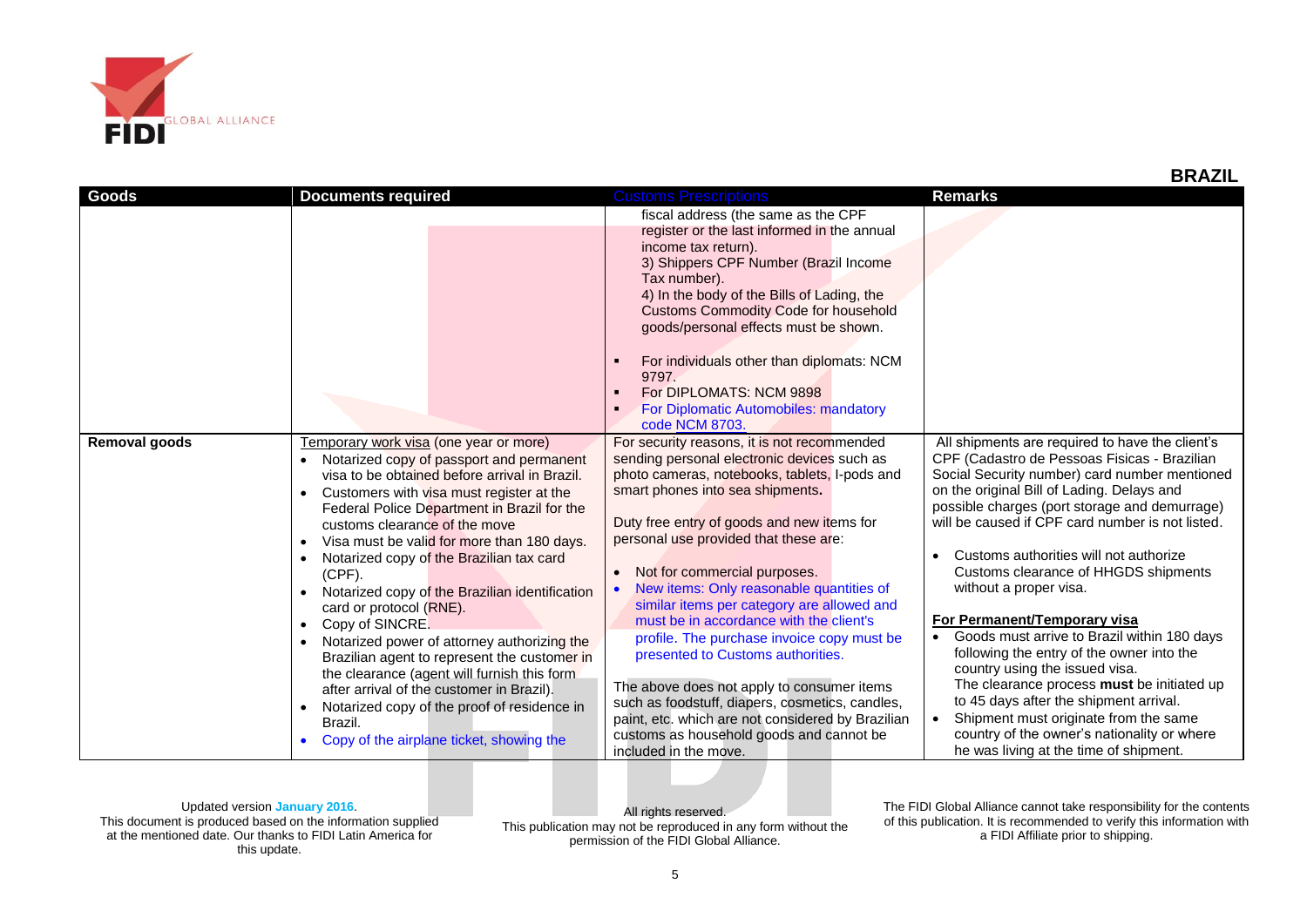

 **BRAZIL**

Updated version **January 2016**.

This document is produced based on the information supplied at the mentioned date. Our thanks to FIDI Latin America for this update.

All rights reserved. This publication may not be reproduced in any form without the permission of the FIDI Global Alliance.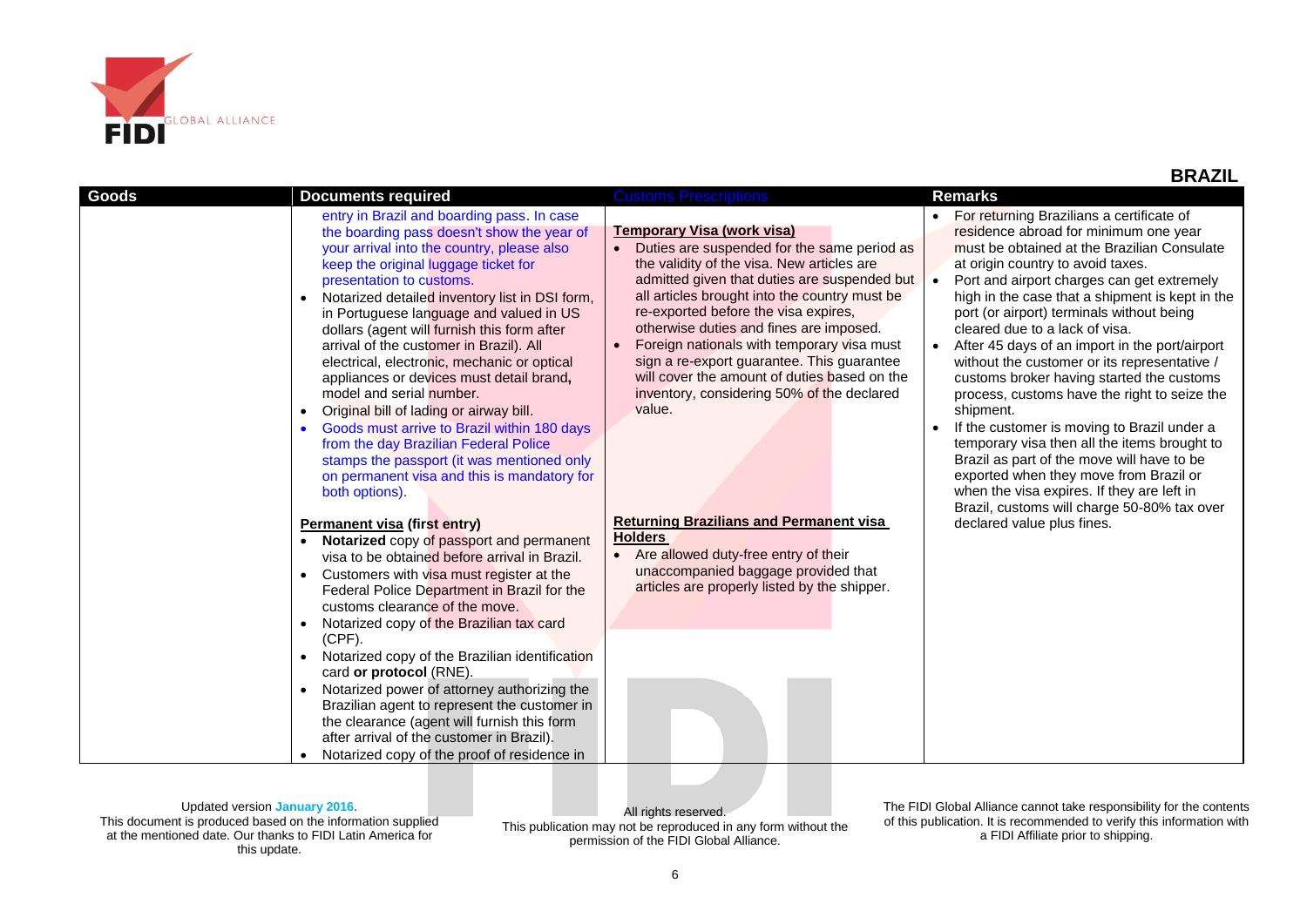

|       |                                                                                                                                                                                                                                                                                                                                                                                                                                                                                                                                                                                                                                                                                                                                                |                              |                | <b>BRAZIL</b> |
|-------|------------------------------------------------------------------------------------------------------------------------------------------------------------------------------------------------------------------------------------------------------------------------------------------------------------------------------------------------------------------------------------------------------------------------------------------------------------------------------------------------------------------------------------------------------------------------------------------------------------------------------------------------------------------------------------------------------------------------------------------------|------------------------------|----------------|---------------|
| Goods | <b>Documents required</b>                                                                                                                                                                                                                                                                                                                                                                                                                                                                                                                                                                                                                                                                                                                      | <b>Customs Prescriptions</b> | <b>Remarks</b> |               |
|       | Brazil.<br>• Copy of the airplane ticket, showing the<br>entry in Brazil and boarding pass. In case<br>the boarding pass doesn't show the year of<br>your arrival into the country, please also<br>keep the original luggage ticket for<br>presentation to customs.<br>Notarized detailed inventory list in DSI form,<br>in Portuguese language and valued in US<br>dollars (agent will furnish this form after<br>arrival of the customer in Brazil). All<br>electrical, electronic, mechanic or optical<br>appliances or devices must detail brand,<br>model and serial number.<br>Original bill of lading or airway bill.<br>• Goods must arrive to Brazil within 180 days<br>from the day Brazilian Federal Police<br>stamps the passport. |                              |                |               |
|       | <b>Returning Citizens - Brazilian and</b><br>Permanent visa holder returning (after 1 year<br>abroad)<br>• Notarized copy of passport.<br>Notarized copy of the Brazilian CPF<br>Notarized copy of the Brazilian identification<br>card (RG / RNE).<br>• Notarized power of attorney authorizing the<br>agent in Brazil to represent the customer in<br>the Customs clearance (our agent will<br>furnish this form upon arrival of the<br>customer in Brazil).<br>Notarized copy of the proof of residence in<br>Brazil.<br>Copy of the airplane ticket, showing the                                                                                                                                                                           |                              |                |               |

This document is produced based on the information supplied at the mentioned date. Our thanks to FIDI Latin America for this update.

All rights reserved. This publication may not be reproduced in any form without the permission of the FIDI Global Alliance.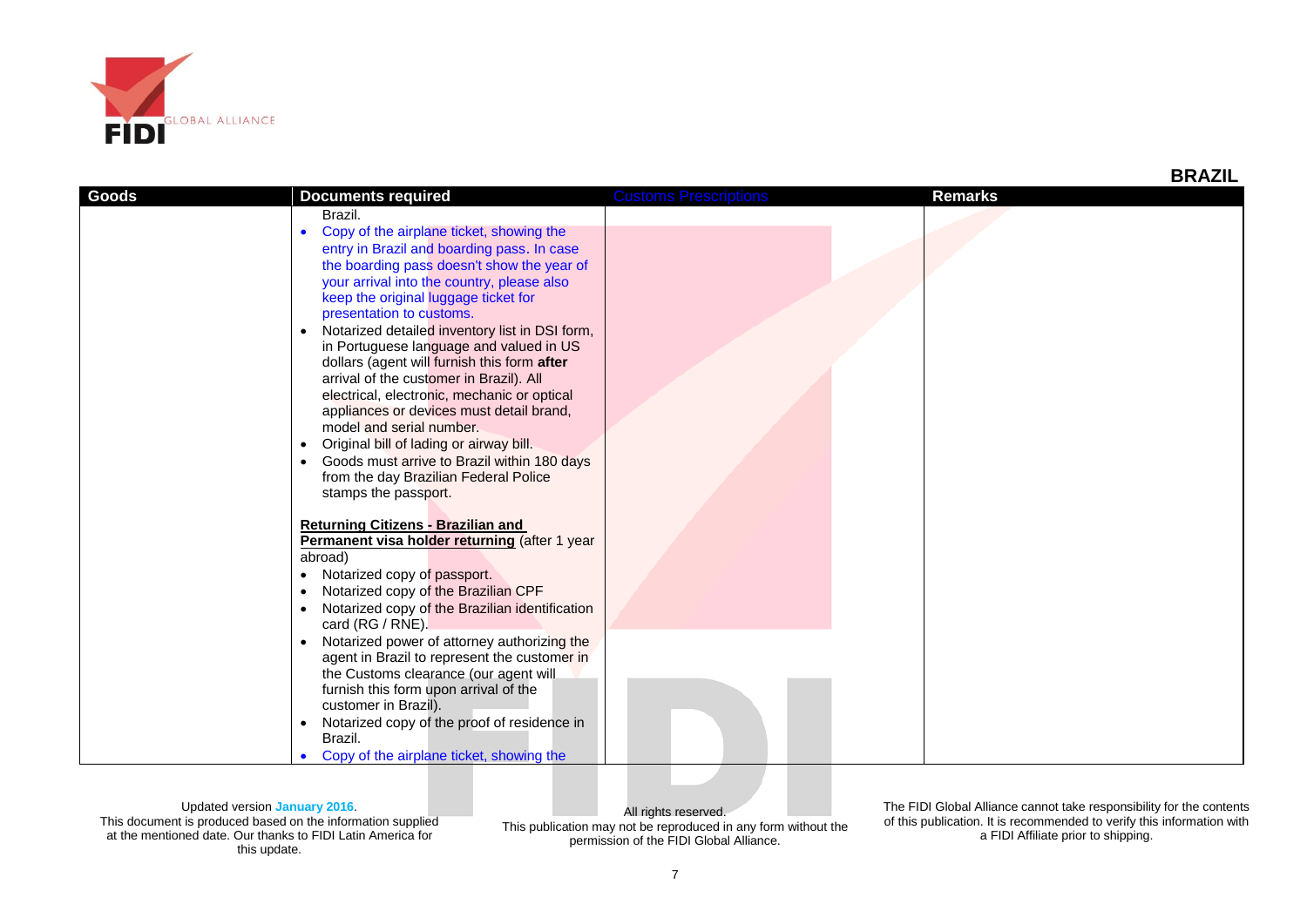

| Goods                      | <b>Documents required</b>                                                                                                                                                                                                                                                                                                                                                                                                                                                                                                                                                                                                                                                                                                                                                                                                                                                                                                                                                                                                                                                                                               | <b>Customs Prescriptions</b> | <b>Remarks</b>                                                                                                                                                                     |
|----------------------------|-------------------------------------------------------------------------------------------------------------------------------------------------------------------------------------------------------------------------------------------------------------------------------------------------------------------------------------------------------------------------------------------------------------------------------------------------------------------------------------------------------------------------------------------------------------------------------------------------------------------------------------------------------------------------------------------------------------------------------------------------------------------------------------------------------------------------------------------------------------------------------------------------------------------------------------------------------------------------------------------------------------------------------------------------------------------------------------------------------------------------|------------------------------|------------------------------------------------------------------------------------------------------------------------------------------------------------------------------------|
|                            | entry in Brazil and boarding pass. In case<br>the boarding pass doesn't show the year of<br>your arrival into the country, please also<br>keep the original luggage ticket for<br>presentation to customs.<br>Notarized detailed inventory list in DSI form,<br>in Portuguese language and valued in US<br>dollars (agent will furnish this form after<br>arrival of the customer in Brazil). All<br>electrical, electronic, mechanic or optical<br>appliances or devices must detail brand,<br>model and serial number.<br>Original bill of lading or airway bill<br>Certificate of Residence from the Brazilian<br>Consulate at origin country, showing the<br>time of residence abroad or utility bill of the<br>last 13 consecutive months in the name of<br>the customer.<br>Immigration declaration from Brazilian<br>Federal Police showing that any eventual<br>entries in Brazil did not exceed 45 days in<br>the last twelve months.<br>Goods must arrive to Brazil within 180 days<br>from the day of citizen return to fix<br>residence and airline ticket presented to<br>prove origin and date of return. |                              |                                                                                                                                                                                    |
| <b>Diplomats' removals</b> | Passport stamped by Consulate or<br>Embassy.<br>Notarized copy of the Brazilian tax card<br>$(CPF)$ .<br>Notarized or stamped at<br>Embassy/Consulate copies of Brazilian ID<br>issued by MRE;<br><b>Original of Merchant Marine letter (AFRMM)</b>                                                                                                                                                                                                                                                                                                                                                                                                                                                                                                                                                                                                                                                                                                                                                                                                                                                                     | Duty free entry.             | Franchise will be granted only against<br>presentation of the B/L. Should be mailed<br>immediately.<br>Document of franchise will be issued by<br>Itamaraty or Minister of Affair. |

This document is produced based on the information supplied at the mentioned date. Our thanks to FIDI Latin America for this update.

All rights reserved. This publication may not be reproduced in any form without the permission of the FIDI Global Alliance.

The FIDI Global Alliance cannot take responsibility for the contents of this publication. It is recommended to verify this information with a FIDI Affiliate prior to shipping.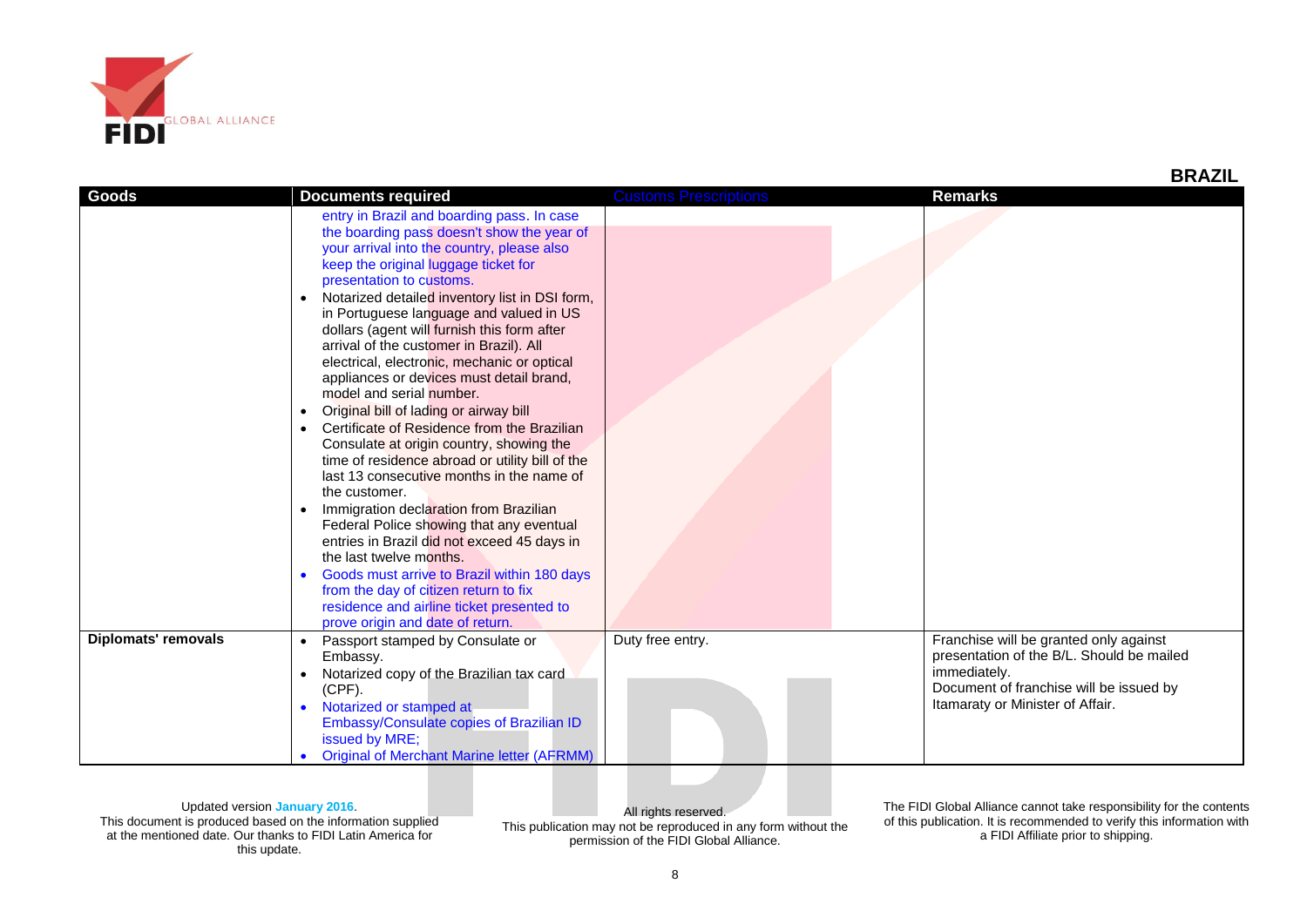

| Goods                         | <b>Documents required</b>                                     | <b>Customs Prescriptions</b>                      | <b>Remarks</b>                                    |
|-------------------------------|---------------------------------------------------------------|---------------------------------------------------|---------------------------------------------------|
|                               | in Embassy/Consulate letterhead. (model to                    |                                                   |                                                   |
|                               | be provided)                                                  |                                                   |                                                   |
|                               | stamped at Embassy/Consulate copies of<br>$\bullet$           |                                                   |                                                   |
|                               | Brazilian ID issued by MRE from the person                    |                                                   |                                                   |
|                               | who signed the Merchant Marine letter                         |                                                   |                                                   |
|                               | (AFRMM)                                                       |                                                   |                                                   |
|                               | Diplomatic franchise (DSI) and                                |                                                   |                                                   |
|                               | supplemental pages, with the Brazilian                        |                                                   |                                                   |
|                               | government stamped by Consulate or                            |                                                   |                                                   |
|                               | Embassy.                                                      |                                                   |                                                   |
|                               | Notarized power of attorney authorizing the<br>$\bullet$      |                                                   |                                                   |
|                               | Brazilian Agent to represent the customer in                  |                                                   |                                                   |
|                               | the clearance (agent will furnish this form                   |                                                   |                                                   |
|                               | after arrival of the customer in Brazil).                     |                                                   |                                                   |
|                               | Notarized copy of the airplane ticket,                        |                                                   |                                                   |
|                               | showing the entry in Brazil.                                  |                                                   |                                                   |
|                               | Original of the bill of lading or airway bill.                |                                                   |                                                   |
| <b>Household appliances</b>   | See removal goods.                                            | Same as above.                                    |                                                   |
| Inheritance                   | Inquire with your agent on each individual case.              |                                                   |                                                   |
| <b>Presents, Souvenirs</b>    | See removal goods                                             | Duty free entry if part of the household effects. | As long as not for commercial purposes and in a   |
|                               |                                                               |                                                   | reasonable quantity. The purchase invoice copy    |
|                               |                                                               |                                                   | may be required by Customs authorities.           |
| <b>Works of Art, Antiques</b> | See removal goods                                             | Duty free entry if part of the household effects. | Same as above.                                    |
| <b>Precious metal objects</b> | See removal goods                                             | Duty free entry if part of the household effects. | Must be strictly for personal use.                |
| <b>Motor vehicles</b>         | Franchise (DSI),<br>$\bullet$                                 | Only foreign diplomats can import.                | Importation of engines or vehicles is prohibited, |
|                               | Notarized power of attorney authorizing the<br>$\bullet$      |                                                   | except for diplomatic members.                    |
|                               | agent in Brazil to represent the customer in                  |                                                   |                                                   |
|                               | the Customs clearance (our agent will                         |                                                   |                                                   |
|                               | furnish this form upon arrival of the<br>customer in Brazil). |                                                   |                                                   |
|                               |                                                               |                                                   |                                                   |
|                               | Notarized copy of the Brazilian tax card<br>$\bullet$         |                                                   |                                                   |
|                               | (CPF).<br>Notarized or stamped at                             |                                                   |                                                   |
|                               |                                                               |                                                   |                                                   |

This document is produced based on the information supplied at the mentioned date. Our thanks to FIDI Latin America for this update.

All rights reserved. This publication may not be reproduced in any form without the permission of the FIDI Global Alliance.

The FIDI Global Alliance cannot take responsibility for the contents of this publication. It is recommended to verify this information with a FIDI Affiliate prior to shipping.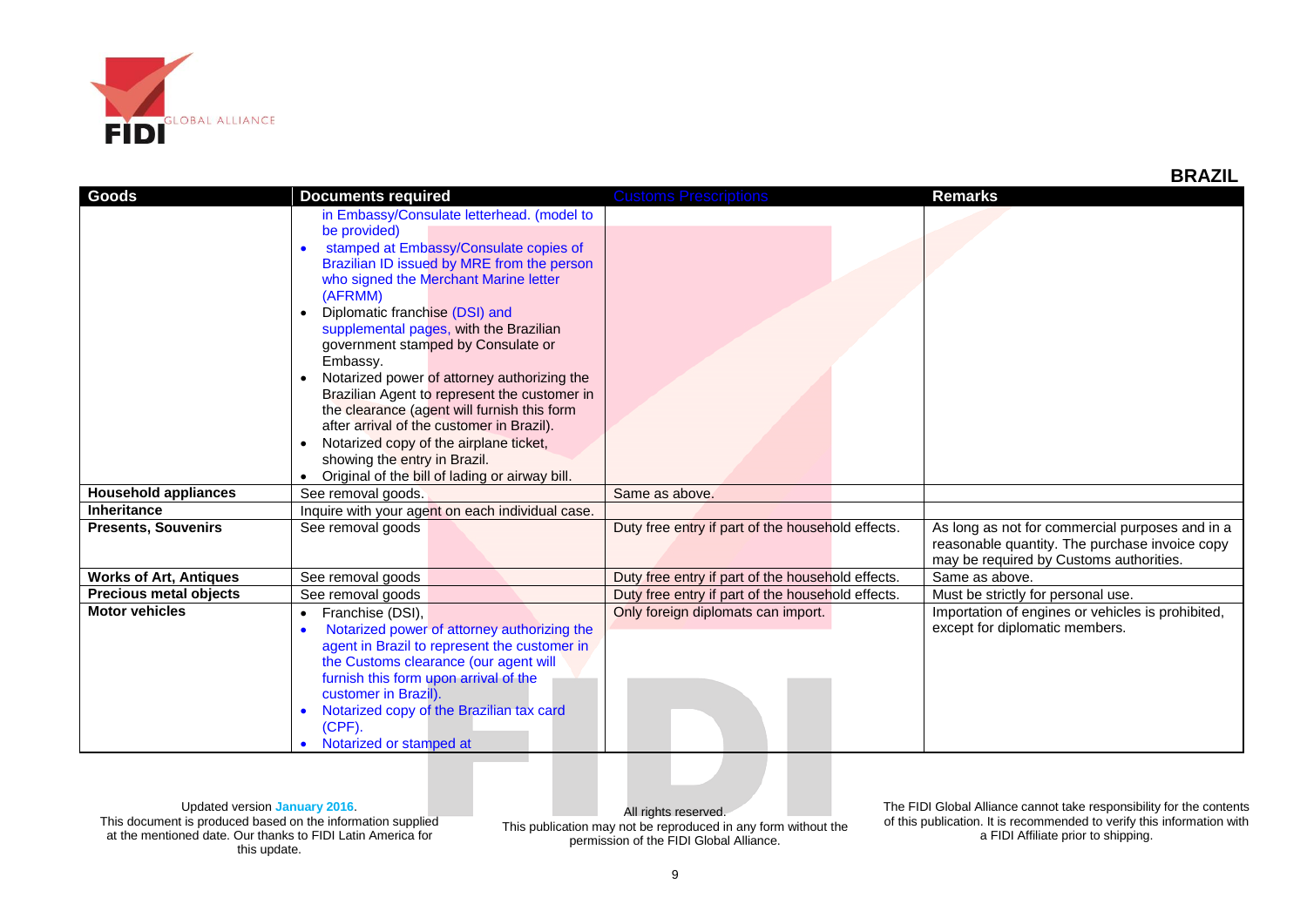

| Goods                       | <b>Documents required</b>                         | <b>Customs Prescriptions</b>                      | <b>Remarks</b>                                     |
|-----------------------------|---------------------------------------------------|---------------------------------------------------|----------------------------------------------------|
|                             | Embassy/Consulate copies of Brazilian ID          |                                                   |                                                    |
|                             | issued by MRE;                                    |                                                   |                                                    |
|                             | Passport stamped by Consulate or                  |                                                   |                                                    |
|                             | Embassy.                                          |                                                   |                                                    |
|                             | Notarized copy of the airplane ticket,            |                                                   |                                                    |
|                             | showing the entry in Brazil.                      |                                                   |                                                    |
|                             | <b>Original of Merchant Marine letter (AFRMM)</b> |                                                   |                                                    |
|                             | in Embassy/Consulate letterhead. (model to        |                                                   |                                                    |
|                             | be provided)                                      |                                                   |                                                    |
|                             | Invoice "PRO-FORMA"                               |                                                   |                                                    |
|                             | "REDA-E"                                          |                                                   |                                                    |
|                             | B/L                                               |                                                   |                                                    |
| Passenger cars, motorcycles | <b>SAME AS ABOVE</b>                              | Only foreign diplomats can import.                |                                                    |
| <b>Other vehicles</b>       |                                                   | Same as above.                                    |                                                    |
| <b>Boats</b>                |                                                   | Not allowed. Subject to confiscation              |                                                    |
| Machines, appliances, spare | Inquire with your agent for details.              |                                                   | Only allowed if required for exercise or shipper's |
| parts                       |                                                   |                                                   | profession.                                        |
| <b>Cats &amp; Dogs</b>      | Health and vaccination certificate from point of  | Customs clearance only after examination by       |                                                    |
|                             | origin stamped at Brazilian Consulate.            | veterinarian at customs.                          |                                                    |
| <b>Other animals</b>        | Subject to consultation with the Brazilian        | Customs clearance only after examination by       |                                                    |
|                             | Ministry of Agriculture prior to departure from   | veterinarian at port of entry.                    |                                                    |
|                             | origin country.                                   |                                                   |                                                    |
| <b>Alcoholic beverages</b>  | Part of household goods must be listed on the     | Duty free entry for Brazilians and permanent      | The limit to import alcoholic beverages as         |
|                             | shipper's inventory. Failure to declare may       | visa holders.                                     | baggage is 12 litres in total. Exceeding that      |
|                             | cause confiscation and fines.                     | Subject to 50% duties and 25% taxes for           | amount, it will be subject to taxation or may be   |
|                             |                                                   | temporary visa holders.                           | confiscated.                                       |
| <b>Carpets</b>              | See removal goods.                                | Duty free entry if part of the household effects. |                                                    |
| <b>Plants</b>               |                                                   | Not allowed. Subject to confiscation.             |                                                    |
| <b>Tins &amp; Food</b>      |                                                   | Not allowed. Subject to confiscation.             |                                                    |
| <b>Prohibited Articles</b>  |                                                   | Handguns and ammunition must be in a list         | Arms, Ammunition, dangerous objects                |
|                             |                                                   | with a visa from the Consulate. These must        | Subject to consultation with the Brazilian Army    |
|                             |                                                   | be registered at the Brazilian Army before        | prior to departure from country of origin.         |
|                             |                                                   | their release by the Customs.                     | Small calibre only, for personal use, hunting      |

This document is produced based on the information supplied at the mentioned date. Our thanks to FIDI Latin America for this update.

All rights reserved. This publication may not be reproduced in any form without the permission of the FIDI Global Alliance.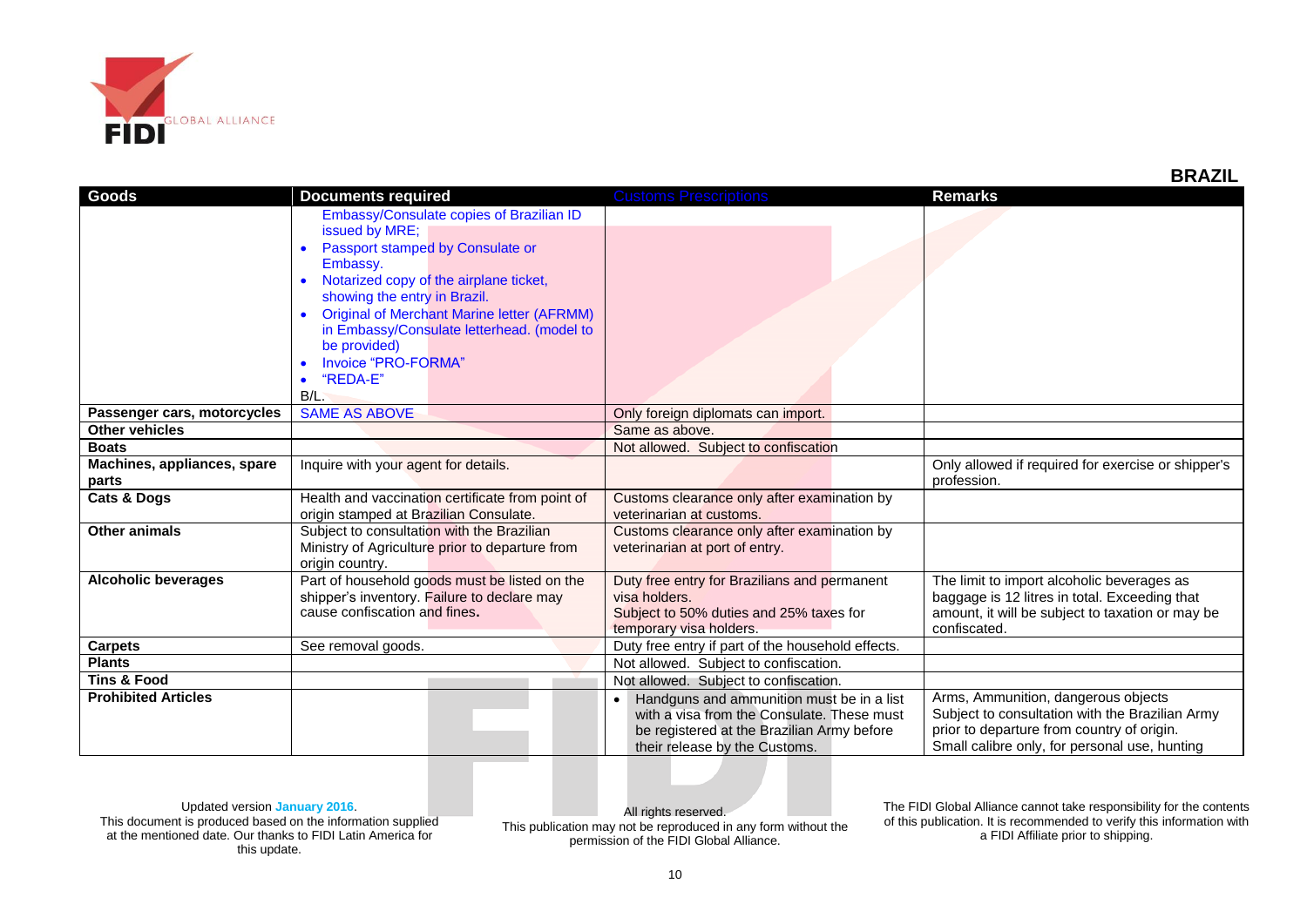

 **BRAZIL**

| Goods                 | <b>Documents required</b> | <b>Customs Prescriptions</b>                                                      | <b>Remarks</b>                                  |
|-----------------------|---------------------------|-----------------------------------------------------------------------------------|-------------------------------------------------|
|                       |                           | Toys, replicas and imitations of firearms that                                    | rifles. No dangerous objects allowed. Guns and  |
|                       |                           | may be confused with these, unless it is to                                       | ammunitions will be retained until inspected by |
|                       |                           | integrate collection of authorized user, as                                       | the army officials.                             |
|                       |                           | specified in the Brazilian Army Command.                                          |                                                 |
|                       |                           | Sword and machete.                                                                |                                                 |
|                       |                           | Plant, sand or vegetal origin products.                                           |                                                 |
|                       |                           | Vessels of all kinds, boats, inflatable boats,                                    |                                                 |
|                       |                           | kayaks, paddle boats, jet skis and similar,                                       |                                                 |
|                       |                           | and boat engines.                                                                 |                                                 |
|                       |                           | Riding lawn tractors, lawn mowers and gas                                         |                                                 |
|                       |                           | trimmers.                                                                         |                                                 |
|                       |                           | Model aeroplanes.<br>Flammable or corrosive materials.                            |                                                 |
|                       |                           | Compressed gases or combustible liquids.                                          |                                                 |
|                       |                           | Gas grills or propane tanks.                                                      |                                                 |
|                       |                           | Building material.                                                                |                                                 |
|                       |                           | Jewellery, currency or valuable articles.                                         |                                                 |
|                       |                           | Drugs and medicines (unless there is a                                            |                                                 |
|                       |                           | doctor's prescription).                                                           |                                                 |
|                       |                           | Engines and vehicles (unless in the case of                                       |                                                 |
|                       |                           | diplomatic shipments).                                                            |                                                 |
|                       |                           | High value coins or stamps collections.                                           |                                                 |
|                       |                           | Tobacco (free up to 400 cigarettes or 25                                          |                                                 |
|                       |                           | cigars or 250 of tobacco for pipe) High duties                                    |                                                 |
|                       |                           | are applied.                                                                      |                                                 |
|                       |                           | Wines and alcoholic beverages (12 litres                                          |                                                 |
|                       |                           | max.)                                                                             |                                                 |
|                       |                           | Customers with temporary visa will always<br>be subject to the payment of duties. |                                                 |
| <b>Fumigation of</b>  |                           | The Brazilian Government adopted ISPM-15                                          | This regulation DOES NOT apply to wood          |
| imported and exported |                           | (International standards for Phytosanitary                                        | packing materials manufactured of:              |
| wooden crates         |                           | Measures Publication 15) Guidelines for                                           | Raw wood of 6 mm thickness or less              |
|                       |                           | Regulating Wood Packaging Material in                                             | Processed wood produced by glue, heat           |

## Updated version **January 2016**.

This document is produced based on the information supplied at the mentioned date. Our thanks to FIDI Latin America for this update.

All rights reserved. This publication may not be reproduced in any form without the permission of the FIDI Global Alliance.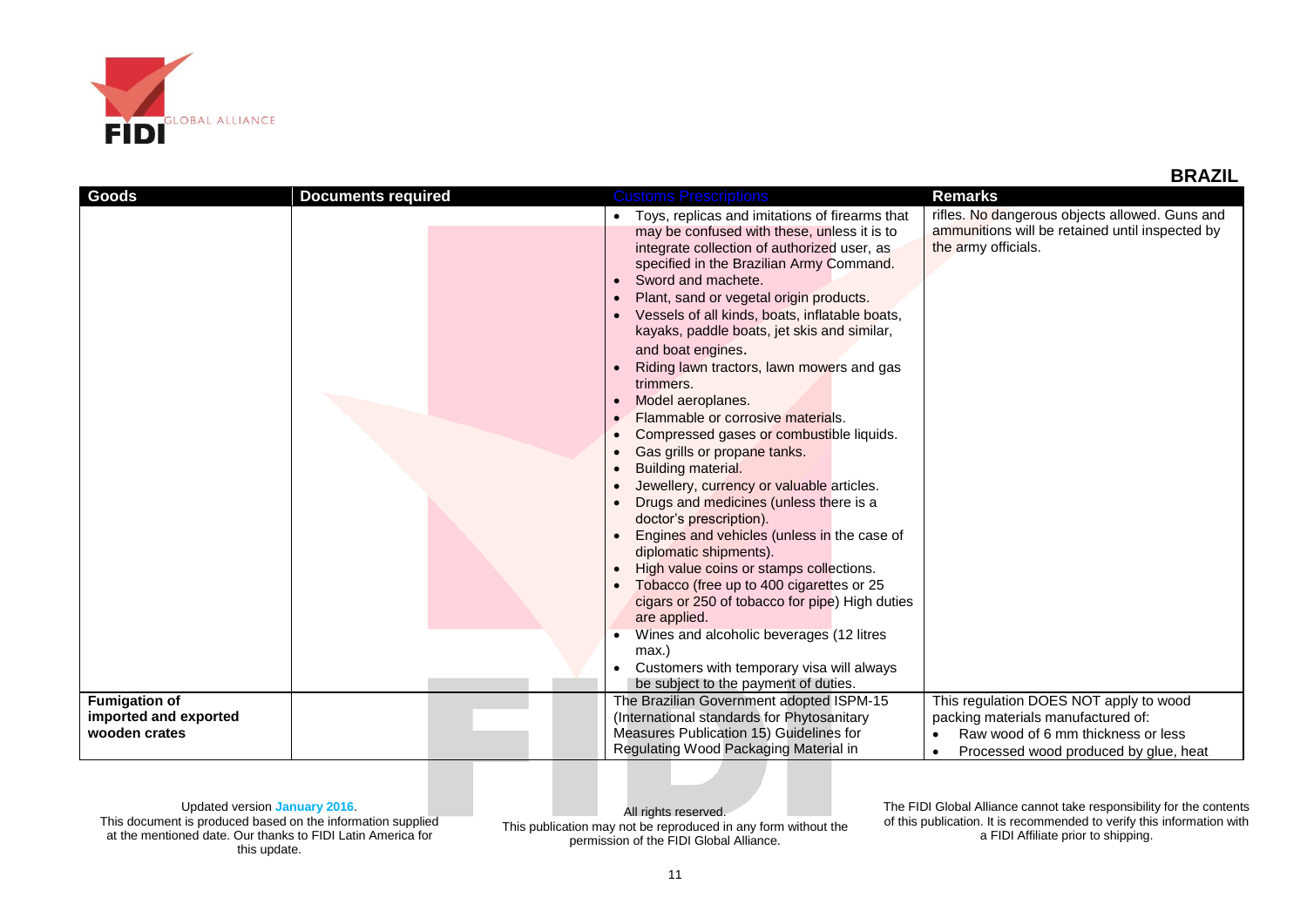

this update.

 **BRAZIL**

| <b>Goods</b>                                                                                                                                 | <b>Documents required</b> | <b>Customs Prescriptions</b>                                   | <b>Remarks</b>                                                         |  |
|----------------------------------------------------------------------------------------------------------------------------------------------|---------------------------|----------------------------------------------------------------|------------------------------------------------------------------------|--|
|                                                                                                                                              |                           | International Trade (aka NIFM-15) to                           | and pressure, or a combination thereof                                 |  |
|                                                                                                                                              |                           | standardise the treatment of wood packing                      | Plywood sheets & agglomerated sawdust                                  |  |
|                                                                                                                                              |                           | materials used for the transport of goods.                     | sheet                                                                  |  |
|                                                                                                                                              |                           |                                                                | Oriented wooden fibre sheets                                           |  |
|                                                                                                                                              |                           | Effective September 2005, shipments into or out                | Sawdust & Wooden fibre                                                 |  |
|                                                                                                                                              |                           | of the country in wooden packaging, need to                    |                                                                        |  |
|                                                                                                                                              |                           | have a Seal, certifying that these have received               |                                                                        |  |
|                                                                                                                                              |                           | the required treatment (HT = Heated Treatment -                |                                                                        |  |
|                                                                                                                                              |                           | a minimum wood core temperature of 56°C for a                  | Air and sea shipments to Brazil which are not                          |  |
|                                                                                                                                              |                           | minimum of 30 minutes; or fumigation with                      | fumigated, may be fumigated in Brazil at the                           |  |
|                                                                                                                                              |                           | Methyl Bromide (MT).                                           | cost of about US\$200.00; This would add 1-3                           |  |
|                                                                                                                                              |                           |                                                                | days delay to the clearance process.                                   |  |
|                                                                                                                                              |                           | The minimum temperature should not be less                     |                                                                        |  |
|                                                                                                                                              |                           | than 10°C and the minimum exposure time                        | Items which may adversely be affected by the                           |  |
|                                                                                                                                              |                           | should not fall below 16 hours.                                | fumigation chemicals, should be tightly wrapped                        |  |
|                                                                                                                                              |                           |                                                                | and sealed in plastic prior to the shipping.                           |  |
|                                                                                                                                              |                           | The treatments established in the present                      |                                                                        |  |
|                                                                                                                                              |                           | regulation intend to reduce the introduction                   |                                                                        |  |
|                                                                                                                                              |                           | and/or the dissemination of quarantine plagues                 |                                                                        |  |
|                                                                                                                                              |                           | associated to the wood packing.                                |                                                                        |  |
|                                                                                                                                              |                           | The wood packing material must be marked in a                  |                                                                        |  |
|                                                                                                                                              |                           | visible location on each article, on at least two              |                                                                        |  |
|                                                                                                                                              |                           | opposite sides of the article with a legible and               |                                                                        |  |
|                                                                                                                                              |                           | permanent mark in black ink. Labels and                        |                                                                        |  |
|                                                                                                                                              |                           | adhesives are not allowed.                                     |                                                                        |  |
|                                                                                                                                              |                           |                                                                |                                                                        |  |
|                                                                                                                                              |                           | The approved format of the mark should be as                   |                                                                        |  |
|                                                                                                                                              |                           | follows:                                                       |                                                                        |  |
|                                                                                                                                              |                           |                                                                |                                                                        |  |
|                                                                                                                                              |                           |                                                                |                                                                        |  |
|                                                                                                                                              |                           |                                                                |                                                                        |  |
|                                                                                                                                              |                           |                                                                |                                                                        |  |
|                                                                                                                                              |                           |                                                                |                                                                        |  |
|                                                                                                                                              |                           |                                                                |                                                                        |  |
|                                                                                                                                              |                           |                                                                |                                                                        |  |
|                                                                                                                                              |                           |                                                                |                                                                        |  |
| Updated version January 2016.                                                                                                                |                           | All rights reserved.                                           | The FIDI Global Alliance cannot take responsibility for the contents   |  |
| This document is produced based on the information supplied                                                                                  |                           | This publication may not be reproduced in any form without the | of this publication. It is recommended to verify this information with |  |
| at the mentioned date. Our thanks to FIDI Latin America for<br>a FIDI Affiliate prior to shipping.<br>nermission of the FIDI Global Alliance |                           |                                                                |                                                                        |  |

12

permission of the FIDI Global Alliance.